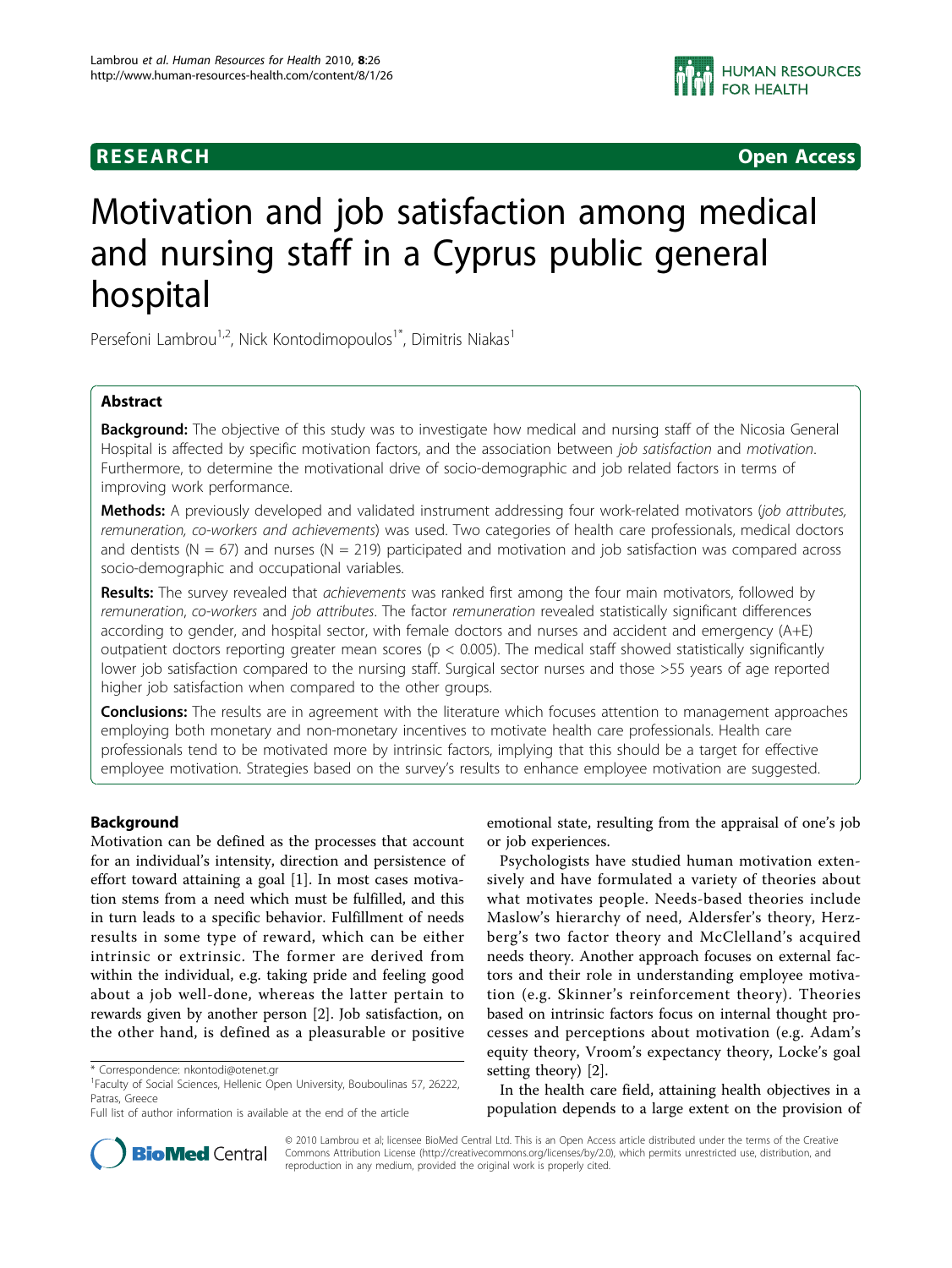effective, efficient, accessible, viable and high-quality services. The health workforce, present in sufficient numbers and appropriately allocated across different occupations and geographical regions is arguably the most important input in a unique production process and has a strong impact on overall health system performance [[3\]](#page-7-0). The lack of explicit policies for human resource management has produced, in most countries, imbalances that threaten the capacity of health care systems to attain their objectives [\[4](#page-7-0)].

The workforce in the health sector has specific features that cannot be ignored and motivation can play an integral role in many of the compelling challenges facing healthcare today [\[5](#page-7-0)]. In this area, the task of motivation is exacerbated by i) the nature of the economic relationship between those using the system and the system itself (physicians, patients and hospitals) and ii) the heterogeneity of the workforce to be managed [[6\]](#page-7-0). Health organizations are faced with external pressures that cannot be effectively met without appropriate adjustments to the workforce and the development of the workforce thus appears to be a crucial part of the health policy development process [\[7\]](#page-7-0).

Cyprus has been a member of EU since 2004. The health system is a typical South Mediterranean system, with provision of health care services from both the private and public sectors. Cyprus has the second lowest share of public expenditure to total health expenditure (43.2%), with the latter approximating 6% of the GDP. Health indicators are above the EU average, with life expectancy at 78.8 and 82.4 years for males and females respectively [\[8](#page-7-0)]. The public health sector system consists of eight hospitals and a number of primary health care centers around the country. The hospitals offer services for primary, secondary and tertiary care. The health system is currently undergoing major changes, and in 2011 a new General Health System is expected to be implemented, which is to be based on contributions by the employers and the employees.

Human resources management practices in the public health sector in Cyprus are centralized. Recruitment and selection is conducted by the Civil Service Committee (appointed by the President of the Republic every five years). Consequently, hospital management is practically unable to ensure employee motivation, due to a lack of autonomy. There is a problem of split accountability of personnel, as doctors and other health professionals are accountable centrally to the Medical Services, dentists to the Dental Services, psychiatrists to the Mental Health Services and administrative officers to the Ministry of Finance and other Ministries. All public sector physicians are salaried employees of the Ministry of Health and belong to a centralized civil service staffing system that allocates them to posts based on defined needs. A plan to make hospitals autonomous is now in place in the Ministry of Health, and it is emphasized that the development of this autonomy will be the prerequisite of the implementation of the new General Health System [[9\]](#page-7-0).

Although employee motivation is a significant element of health systems' performance, it is largely understudied [[10\]](#page-8-0). The purpose of this study was to investigate: i) how medical and nursing staff of the Nicosia General Hospital is affected by specific motivation factors, ii) the association between job satisfaction and motivation iii) the motivational drive of socio-demographic and job related factors in terms of improving performance in this hospital. A validated instrument [[11](#page-8-0)] addressing four work-related motivators (job attributes, remuneration, co-workers and achievements) was used. Two categories of health care professionals, doctors (including dentists) and nurses working in the hospital participated. Job satisfaction was cross-related to these motivational factors. The main focus was on potential differences between the two categories of professionals.

# Methods

# Instrument

An instrument developed for measuring motivation based on Maslow's and Herzberg's theories was used in the present study. It consists of 19 items which are grouped under four distinct motivational factors. The job attributes factor encompasses 7 items: authority, goals, creativity opportunities, clear duties, job control, skill exploitation and decision-making. The remuneration factor encompasses 4 items: salary, environment, retirement/pension and absenteeism. The co-workers factor encompasses 5 items: teamwork, job pride, appreciation, supervisor and fairness. The achievements factor encompasses 3 items: job meaningfulness, earned respect and interpersonal relationships [[11](#page-8-0)]. All items are neutrally phrased as "In your case, how important is...... for increasing your will to perform better at work?". Responses are provided on a five-point unipolar adjective scale, in which 1 corresponds to "not at all", 2 to "a little bit", 3 to "moderately", 4 to "very" and 5 to "extremely. The survey included a single question relevant to job satisfaction which was measured on a 1-5 scale as well. The most frequently argued advantages of single item measures for measuring overall job satisfaction are brevity, increased face validity, high correlation with multi-item satisfaction measures and increased sensitivity in measuring changes in job satisfaction [[12,13\]](#page-8-0). Socio-demographic data on age, gender, education, and work-related data such as years in service, department and managerial position were also collected.

# Sample and data collection

The present study was conducted in the Nicosia General Hospital which is the largest on the island with a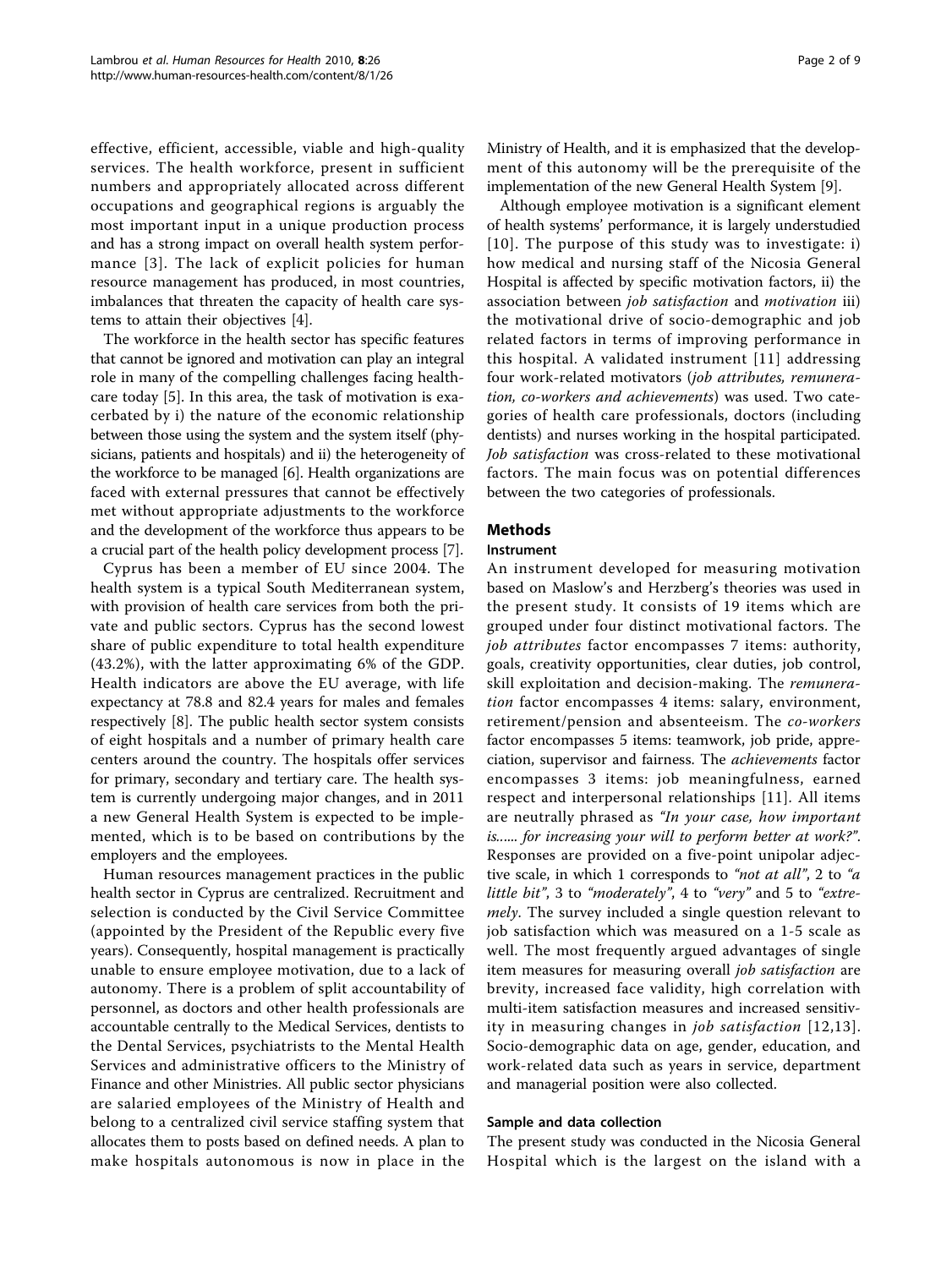capacity of 414 beds. Its operation started in 2007 and today it employs 161 doctors and 770 nurses. The questionnaire was randomly distributed to 50% of the medical doctors (including dentists) and nurses between November and December 2008. In total 67 doctors and 219 nurses responded to the questionnaire, with an overall response rate of 76.6%. Clinical departments were grouped into 4 sectors: accident and emergency (A+E) outpatients' clinics constituted one sector, general surgery, angiothoracic, anesthetic, dental, E.N.T., plastic surgery, neurosurgery, orthopedic, urology and the nursing personnel of the operating theatres constituted the surgical sector, I.T.U., medical, cardiology, renal, oncology, dermatology and the chest clinic constituted the medical sector and X-ray, pathology and forensic medicine constituted the laboratory sector.

# Analysis

The sample was analyzed as a whole and by professional subgroup. For each motivation factor, summated scores were calculated on a 1-5 scale, with higher scores corresponding to higher motivation to perform better by that particular factor. Parametric t-test and ANOVA were used for comparisons according to gender, education, age and job-related variables such as years in service, department and if the respondent appraised subordinates. Multivariate analyses, with each motivation factor the dependent variable, and sociodemographic, workrelated and job satisfaction variables as independent predictors were conducted. Internal consistency reliability was tested via Cronbach's alpha coefficient and compared with the respective values observed during the development of the instrument [[11](#page-8-0)]. All analyses were performed with SPSS version 15.0 (SPSS Inc., Chicago IL).

# Results

The sample frequency distribution, according to demographic and work-related variables, is shown in Table 1. The majority of the respondents were female (68.5%) mostly due to the large number of female nurses, and the mean time serving in the public health sector was 14.1 years. By subgroup, doctors were predominantly males (64.2%), whereas nurses were females (78.5%). The age distribution was: 12.6% under 25 years old, 25.9% between 25 and 35, 22.0% between 36 and 45, 29.7% between 46 and 55 and 9.8% over 55. Regarding hospital sector, 39.9% were from the medical sector, 31.5% from the surgical sector, 26.2% from A+E outpatients sector and 2.4% were from the Lab sector. Only 23.4% of the respondents were responsible for managing other people.

The mean scores for each motivating factor are shown in Table 2. The highest ranked motivator was

| Table 1 Overall and sub-sample frequency distribution by |  |
|----------------------------------------------------------|--|
| demographic and job-related variables                    |  |

| Demographic variables   | Overall<br>$(N = 286)$ | Doctors/<br>Dentists $(N = 67)$ | <b>Nurses</b><br>$(N = 219)$ |
|-------------------------|------------------------|---------------------------------|------------------------------|
| Gender                  |                        |                                 |                              |
| Male                    | 90 (31.5%)             | 43 (64.2%)                      | 47 (21.5%)                   |
| Female                  | 196 (68.5%)            | 24 (35.8%)                      | 172 (78.5%)                  |
| Sector                  |                        |                                 |                              |
| Medical                 | 114 (39.9%)            | 19 (28.4%)                      | 95 (43.4%)                   |
| Surgical                | 90 (31.5%)             | 20 (29.8%)                      | 70 (31.9%)                   |
| A+E/Outpatients         | 75 (26.2%)             | 21 (31.4%)                      | 54 (24.7%)                   |
| Laboratory              | 7(2.4%)                | 7 (10.4%)                       |                              |
| Age group               |                        |                                 |                              |
| $<$ 25                  | 36 (12.6%)             |                                 | 36 (16.4%)                   |
| $25 - 35$               | 74 (25.9%)             | 4 (5.9%)                        | 70 (31.9%)                   |
| 36-45                   | 63 (22.0%)             | 21 (31.4%)                      | 42 (19.3%)                   |
| 46-55                   | 85 (29.7%)             | 25 (37.3%)                      | 60 (27.4%)                   |
| >55                     | 28 (9.8%)              | 17 (25.4%)                      | 11 (5.0%)                    |
| Years in public service |                        |                                 |                              |
| $<$ 5                   | 83 (29.0%)             | 16 (23.9%)                      | 67 (30.6%)                   |
| $5 - 10$                | 50 (17.5%)             | 17 (25.4%)                      | 33 (15.1%)                   |
| $11 - 20$               | 70 (24.5%)             | 20 (29.9%)                      | 50 (22.9%)                   |
| $21 - 30$               | 58 (20.3%)             | 13 (19.3%)                      | 45 (20.5%)                   |
| >30                     | 25 (8.7%)              | $1(1.5\%)$                      | 24 (10.9%)                   |
| Management position     |                        |                                 |                              |
| Yes                     | 67 (23.4%)             | 18 (26.8%)                      | 49 (22.4%)                   |
| <b>No</b>               | 219 (76.6%)            | 49 (73.2%)                      | 170 (77.6%)                  |

achievements, which was significantly higher than all the others both for the overall sample, and by professional subgroup. The second highest ranked motivator overall was remuneration, however doctors ranked co-workers as the second strongest motivating factor. The scores for remuneration were statistically significantly different overall and by subgroup. The lowest ranked motivator by both groups was job attributes. The four scales showed high internal consistency reliability and Cronbach's alpha coefficient was found to be in accordance with the respective developmental values [\[11\]](#page-8-0). Specifically, alpha was 0.838 (compared to 0.822 reported in

| Table 2 Mean scores <sup>1</sup> (SD) by motivating factor and job |  |
|--------------------------------------------------------------------|--|
| satisfaction for the entire sample and by professional             |  |
| subgroup                                                           |  |

|                  | Overall<br>$(N = 286)$ | Doctors/<br>Dentists ( $N = 67$ ) | <b>Nurses</b><br>$(N = 219)$ |
|------------------|------------------------|-----------------------------------|------------------------------|
| Remuneration     | 3.65(1.02)             | 3.58 (1.07)                       | 3.67 (1.01)                  |
| Job attributes   | 3.37 (0.98)            | 3.55 (1.03)                       | 3.32 (0.96)                  |
| Coworkers        | 3.59 (0.99)            | 3.67 (1.07)                       | 3.57 (0.96)                  |
| Achievements     | 4.18 (0.85)            | 4.26(0.85)                        | 4.16(0.85)                   |
| Job satisfaction | 3.21 (1.01)            | 3.07 (1.10)                       | 3.25 (0.97)                  |

<sup>1</sup> Reported on a 1-5 scale with higher values corresponding to higher motivation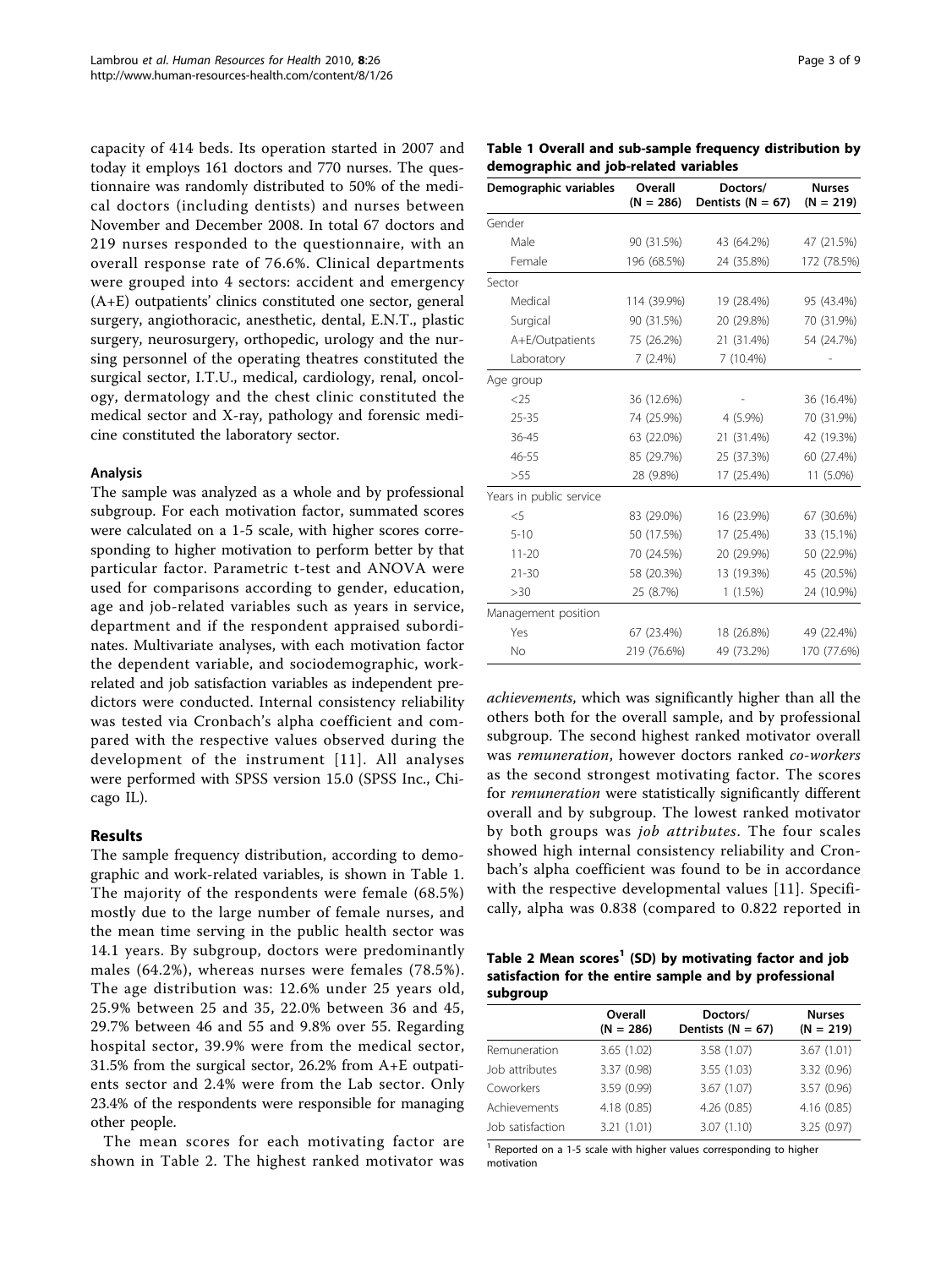the validation study) for remuneration, 0.744 (0.782) for achievements, 0.847 (0.826) for co-workers and 0.897 (0.901) for attributes. On the other hand, the singleitem satisfaction scale showed a moderate correlation with each of the motivation factors, with Pearson's r ranging between 0.303-0.382 (P < 0.001).

Scores by demographic and work-related variables for the remuneration factor, which encompasses extrinsic motivators such as salary, benefits, pension and vacation schemes are shown in Table 3. Interestingly, the motivating effect of remuneration was significantly different by professional category, and appeared to be influenced by gender and by sector (for doctors). Specifically, female doctors reported being motivated significantly (P < 0.05) more by remuneration than their male counterparts. Furthermore, doctors working in the A+E outpatients sector were motivated more by remunera*tion* ( $P < 0.05$ ) than those working elsewhere.

Job attributes encompasses intrinsic motivators such as decision-making, creativity and skill exploitation. This factor appears (Table 4) to motivate doctors more than nurses and specifically the respondents in managerial positions. Female doctors reported being more motivated by this factor than their male colleagues. Those working in the A+E outpatients sector, nurses >55 years old and those working >30 years scored higher. Interestingly, only one statistically significant difference was observed in the analyses for this motivator, and specifically nurses in management positions compared to those not having such responsibilities  $(P = 0.049)$ .

The co-workers motivator (Table [5](#page-4-0)) refers to professional relationships with supervisors and colleagues as a

Table 3 Mean scores<sup>1</sup> (SD) by demographic and jobrelated variables for the REMUNERATION motivator

| Table 4 Mean scores <sup>1</sup> (SD) by demographic and job- |  |  |  |
|---------------------------------------------------------------|--|--|--|
| related variables for the JOB ATTRIBUTES motivator            |  |  |  |

| Demographic variables   |                        | Overall<br>$(N = 286)$ | Doctors/<br>Dentists ( $N = 67$ ) | <b>Nurses</b><br>$(N = 219)$ |
|-------------------------|------------------------|------------------------|-----------------------------------|------------------------------|
| Gender                  |                        |                        |                                   |                              |
| Male                    |                        | 3.36 (0.99)            | 3.35 (1.09)                       | 3.36 (0.90)                  |
| Female                  |                        | 3.78 (1.01)            | 4.01 (0.90)                       | 3.75 (1.02)                  |
|                         | $P$ -sig. <sup>2</sup> | 0.010                  | 0.015                             | 0.020                        |
| Sector                  |                        |                        |                                   |                              |
| Medical                 |                        | 3.53(1.15)             | 2.93(1.01)                        | 3.65(1.14)                   |
| Surgical                |                        | 3.78 (0.94)            | 3.76 (1.05)                       | 3.78 (0.92)                  |
| A+E/Outpatients         |                        | 3.65(0.89)             | 3.92 (0.98)                       | 3.54 (0.84)                  |
| Laboratory              |                        | 3.85 (0.89)            | 3.85 (0.89)                       |                              |
|                         | $P$ -sig. <sup>3</sup> | 0.365                  | 0.014                             | 0.420                        |
| Age group               |                        |                        |                                   |                              |
| $<$ 25                  |                        | 3.93 (1.09)            |                                   | 3.93 (1.09)                  |
| $25 - 35$               |                        | 3.59 (1.01)            | 3.50 (1.67)                       | 3.60 (0.97)                  |
| $36 - 45$               |                        | 3.61 (0.96)            | 3.38 (1.11)                       | 3.72 (0.67)                  |
| $46 - 55$               |                        | 3.68 (1.02)            | 4.04 (0.79)                       | 3.54 (1.07)                  |
| >55                     |                        | 3.41 (1.07)            | 3.20 (1.06)                       | 3.72 (1.06)                  |
|                         | $P$ -sig. <sup>3</sup> | 0.328                  | 0.055                             | 0.433                        |
| Years in public service |                        |                        |                                   |                              |
| $<$ 5                   |                        | 3.68(1.11)             | 3.48 (1.45)                       | 3.73 (1.05)                  |
| $5 - 10$                |                        | 3.41(1.15)             | 3.41(1.15)                        | 3.81 (0.96)                  |
| $11 - 20$               |                        | 3.64(0.83)             | 3.72 (0.69)                       | 3.61 (0.88)                  |
| $21 - 30$               |                        | 3.55(1.02)             | 3.63 (1.09)                       | 3.52 (1.01)                  |
| >30                     |                        | 3.73 (1.22)            | $5.00(-)$                         | 3.67 (1.22)                  |
|                         | $P$ -sig. <sup>3</sup> | 0.936                  | 0.621                             | 0.747                        |
| Management position     |                        |                        |                                   |                              |
| Yes                     |                        | 3.75 (0.99)            | 3.52 (1.04)                       | 3.84 (0.97)                  |
| <b>No</b>               |                        | 3.61 (1.03)            | 3.61 (1.08)                       | 3.62 (1.01)                  |
|                         | $P$ -sig. <sup>2</sup> | 0.333                  | 0.777                             | 0.178                        |

prted on a 1-5 scale with higher values corresponding to higher motivation

<sup>2</sup> According to t-test

<sup>3</sup> According to ANOVA

| Demographic variables   |                        | Overall<br>$(N = 286)$ | Doctors/<br>Dentists ( $N = 67$ ) | <b>Nurses</b><br>$(N = 219)$ |
|-------------------------|------------------------|------------------------|-----------------------------------|------------------------------|
| Gender                  |                        |                        |                                   |                              |
| Male                    |                        | 3.23 (1.02)            | 3.38(1.11)                        | 3.10 (0.92)                  |
| Female                  |                        | 3.44 (0.96)            | 3.86 (0.81)                       | 3.38 (0.96)                  |
|                         | $P$ -sig. <sup>2</sup> | 0.108                  | 0.065                             | 0.086                        |
| Sector                  |                        |                        |                                   |                              |
| Medical                 |                        | 3.32 (1.00)            | 3.29 (0.94)                       | 3.32 (1.01)                  |
| Surgical                |                        | 3.46 (0.92)            | 3.67(1.13)                        | 3.40 (0.85)                  |
| A+E/Outpatients         |                        | 3.34 (1.05)            | 3.68(1.15)                        | 3.20 (0.99)                  |
| Laboratory              |                        | 3.55 (0.60)            | 3.55 (0.60)                       |                              |
|                         | $P$ -sig. <sup>3</sup> | 0.717                  | 0.625                             | 0.535                        |
| Age group               |                        |                        |                                   |                              |
| $<$ 25                  |                        | 3.32 (0.94)            |                                   | 3.32 (0.94)                  |
| $25 - 35$               |                        | 3.23 (1.00)            | 3.10 (1.40)                       | 3.24 (0.99)                  |
| 36-45                   |                        | 3.39 (1.06)            | 3.39 (1.31)                       | 3.39 (0.93)                  |
| 46-55                   |                        | 3.42 (0.50)            | 3.88(0.65)                        | 3.23 (0.93)                  |
| >55                     |                        | 3.62 (1.01)            | 3.38 (0.99)                       | 4.00 (0.95)                  |
|                         | $P$ -sig. <sup>3</sup> | 0.458                  | 0.249                             | 0.157                        |
| Years in public service |                        |                        |                                   |                              |
| $<$ 5                   |                        | 3.28 (0.98)            | 3.30(1.17)                        | 3.27 (0.94)                  |
| $5 - 10$                |                        | 3.43 (1.04)            | 3.48 (1.27)                       | 3.40 (0.93)                  |
| $11 - 20$               |                        | 3.44 (0.90)            | 3.80 (0.58)                       | 3.30 (0.97)                  |
| $21 - 30$               |                        | 3.33 (0.93)            | 3.46 (1.05)                       | 3.30 (0.90)                  |
| >30                     |                        | 3.46 (1.19)            | $5.00(-)$                         | 3.40 (1.17)                  |
|                         | $P$ -sig. <sup>3</sup> | 0.089                  | 0.383                             | 0.963                        |
| Management position     |                        |                        |                                   |                              |
| Yes                     |                        | 3.62 (0.89)            | 3.78 (0.99)                       | 3.55 (0.86)                  |
| <b>No</b>               |                        | 3.30 (0.99)            | 3.47 (1.05)                       | 3.25 (0.98)                  |
|                         | $P$ -sig. <sup>2</sup> | 0.089                  | 0.277                             | 0.049                        |

 $1$  Reported on a 1-5 scale with higher values corresponding to higher motivation

<sup>2</sup> According to t-test

<sup>3</sup> According to ANOVA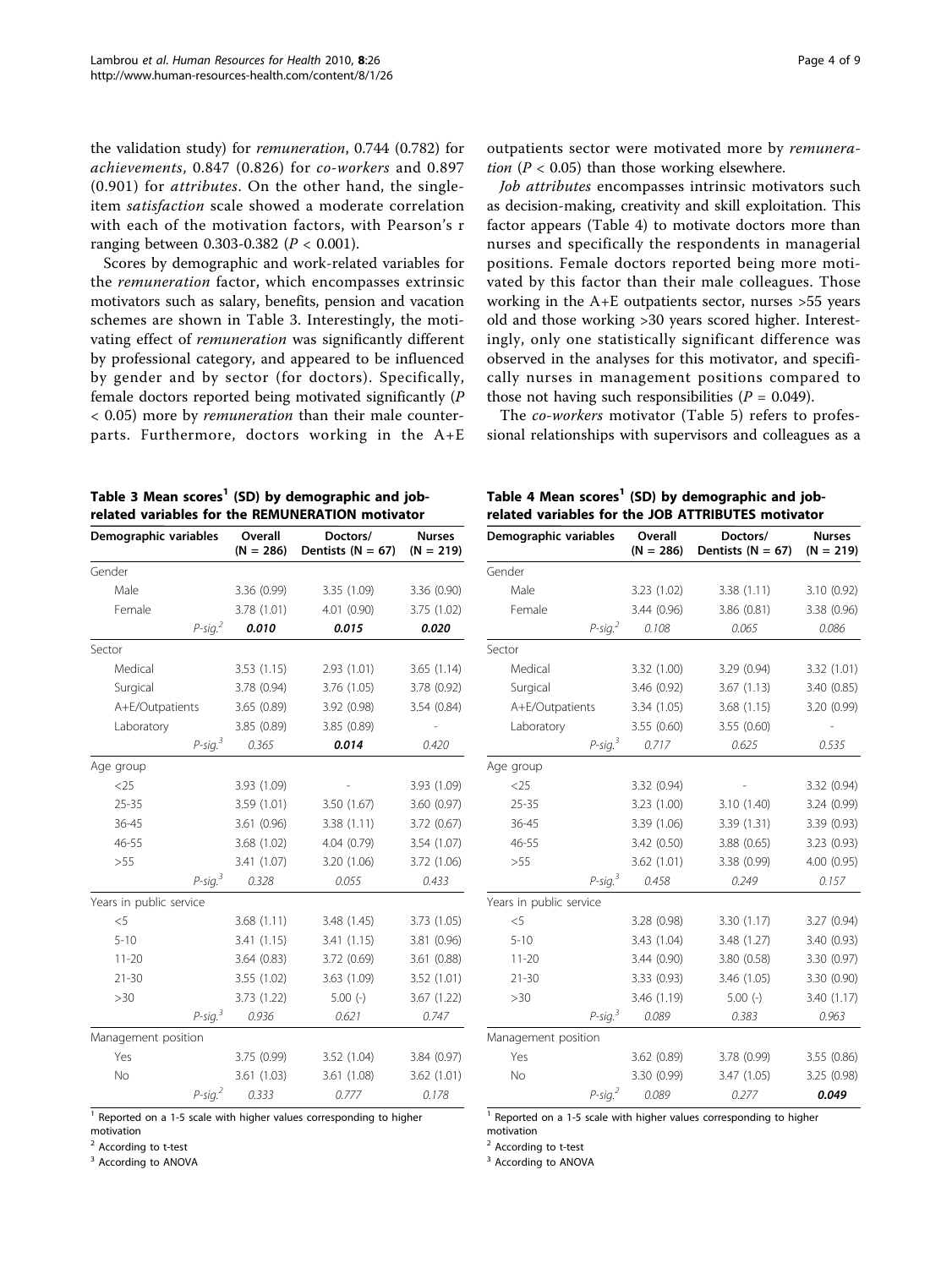| Demographic variables   |                        | Overall<br>$(N = 286)$ | Doctors/<br>Dentists ( $N = 67$ ) | <b>Nurses</b><br>$(N = 219)$ |
|-------------------------|------------------------|------------------------|-----------------------------------|------------------------------|
| Gender                  |                        |                        |                                   |                              |
| Male                    |                        | 3.52 (1.02)            | 3.65(1.12)                        | 3.40 (0.93)                  |
| Female                  |                        | 3.62 (0.97)            | 3.70 (1.00)                       | 3.61 (0.97)                  |
|                         | $P$ -sig. <sup>2</sup> | 0.401                  | 0.836                             | 0.181                        |
| Sector                  |                        |                        |                                   |                              |
| Medical                 |                        | 3.55 (1.00)            | 3.47(0.95)                        | 3.56 (1.02)                  |
| Surgical                |                        | 3.63 (0.89)            | 3.78 (1.20)                       | 3.59 (0.79)                  |
| A+E/Outpatients         |                        | 3.61 (1.08)            | 3.78 (1.08)                       | 3.54 (1.08)                  |
| Laboratory              |                        | 3.57 (1.09)            | 3.57 (1.09)                       |                              |
|                         | $P$ -sig. <sup>3</sup> | 0.943                  | 0.779                             | 0.965                        |
| Age group               |                        |                        |                                   |                              |
| $<$ 25                  |                        | 3.56 (0.85)            |                                   | 3.56 (0.85)                  |
| $25 - 35$               |                        | 3.59 (0.93)            | 3.55 (1.32)                       | 3.59 (0.92)                  |
| 36-45                   |                        | 3.54 (1.06)            | 3.42 (1.21)                       | 3.60 (0.99)                  |
| 46-55                   |                        | 3.55(1.03)             | 3.92 (0.95)                       | 3.40 (1.03)                  |
| >55                     |                        | 3.87 (1.02)            | 3.63 (1.02)                       | 4.23 (0.94)                  |
|                         | $P$ -sig. <sup>3</sup> | 0.649                  | 0.488                             | 0.125                        |
| Years in public service |                        |                        |                                   |                              |
| $<$ 5                   |                        | 3.54(0.92)             | 3.60(1.23)                        | 3.53 (0.84)                  |
| $5 - 10$                |                        | 3.77 (0.98)            | 3.65 (1.22)                       | 3.83 (0.85)                  |
| $11 - 20$               |                        | 3.55(1.03)             | 3.65 (0.99)                       | 3.51 (1.08)                  |
| $21 - 30$               |                        | 3.48 (0.92)            | 3.70 (1.01)                       | 3.41 (0.90)                  |
| >30                     |                        | 3.77 (1.24)            | $5.00(-)$                         | 3.72 (1.24)                  |
|                         | $P$ -sig. <sup>3</sup> | 0.469                  | 0.814                             | 0.344                        |
| Management position     |                        |                        |                                   |                              |
| Yes                     |                        | 3.66(1.05)             | 3.62(1.14)                        | 3.68 (1.03)                  |
| <b>No</b>               |                        | 3.57 (0.97)            | 3.68 (1.06)                       | 3.54 (0.94)                  |
|                         | $P$ -sig. <sup>2</sup> | 0.507                  | 0.822                             | 0.367                        |

<span id="page-4-0"></span>Table 5 Mean scores<sup>1</sup> (SD) by demographic and jobrelated variables for the COWORKERS motivator

 $1$  Reported on a 1-5 scale with higher values corresponding to higher motivation

<sup>2</sup> According to t-test

<sup>3</sup> According to ANOVA

source of satisfaction and motivation. The scores for this factor were practically identical in all groups and no statistically significant differences were observed. This motivator was ranked second among doctors and third among nurses. Respondents working in the surgical and A+ E outpatient sectors reported being more motivated by these aspects, than those working in the other sectors. Well-established professional relationships motivated nurses in managerial positions and those aged >55 years old.

Scores for the achievements factor, which refers to intrinsic motivators such as pride, appreciation, respect and social acceptance are shown in Table 6. This motivator was ranked as the strongest by both doctors and nurses. However, the doctor and nurse subgroup analyses did not reveal any statistically significant differences. Regarding the scores for job satisfaction

| Demographic variables   | Overall<br>$(N = 286)$ | Doctors/<br>Dentists ( $N = 67$ ) | <b>Nurses</b><br>$(N = 219)$ |
|-------------------------|------------------------|-----------------------------------|------------------------------|
| Gender                  |                        |                                   |                              |
| Male                    | 4.13 (0.83)            | 4.19 (0.94)                       | 4.08 (0.73)                  |
| Female                  | 4.20 (0.85)            | 4.38 (0.67)                       | 4.18 (0.87)                  |
| $P$ -sig. <sup>2</sup>  | 0.517                  | 0.376                             | 0.489                        |
| Sector                  |                        |                                   |                              |
| Medical                 | 4.84 (0.81)            | 4.26 (0.52)                       | 4.11(0.85)                   |
| Surgical                | 4.32(0.85)             | 4.38 (1.03)                       | 4.30 (0.80)                  |
| A+E/Outpatients         | 4.08 (0.90)            | 4.15 (0.95)                       | 4.04 (0.88)                  |
| Laboratory              | 4.23 (0.87)            | 4.23 (0.87)                       |                              |
| $P$ -sig. <sup>3</sup>  | 0.288                  | 0.876                             | 0.207                        |
| Age group               |                        |                                   |                              |
| $<$ 25                  | 4.31 (0.85)            |                                   | 4.31 (0.85)                  |
| $25 - 35$               | 4.13 (0.86)            | 4.00 (0.98)                       | 4.14 (0.96)                  |
| 36-45                   | 4.15 (0.81)            | 4.26 (0.87)                       | 4.09 (0.79)                  |
| 46-55                   | 4.11 (0.87)            | 4.29 (0.80)                       | 4.04 (0.90)                  |
| >55                     | 4.42 (0.79)            | 4.27 (0.95)                       | 4.66(0.33)                   |
| $P$ -sig. $3$           | 0.408                  | 0.941                             | 0.166                        |
| Years in public service |                        |                                   |                              |
| $<$ 5                   | 4.22 (0.81)            | 4.16 (0.76)                       | 4.23 (0.83)                  |
| $5 - 10$                | 4.37(0.75)             | 4.43 (0.88)                       | 4.34 (0.68)                  |
| $11 - 20$               | 4.02 (0.89)            | 4.20 (0.81)                       | 3.96 (0.92)                  |
| $21 - 30$               | 4.08 (0.86)            | 4.20 (1.05)                       | 4.05 (0.81)                  |
| >30                     | 4.36 (0.96)            | $5.00(-)$                         | 4.33 (0.97)                  |
| $P$ -sig. <sup>3</sup>  | 0.147                  | 0.790                             | 0.162                        |
| Management position     |                        |                                   |                              |
| Yes                     | 4.24 (0.90)            | 4.12 (1.10)                       | 4.29 (0.83)                  |
| No                      | 4.16 (0.83)            | 4.31 (0.75)                       | 4.12 (0.85)                  |
| $P$ -sia. <sup>2</sup>  | 0.487                  | 0.442                             | 0.221                        |

Table 6 Mean scores<sup>1</sup> (SD) by demographic and jobrelated variables for the ACHIEVEMENTS motivator

 $1$  Reported on a 1-5 scale with higher values corresponding to higher

motivation

<sup>2</sup> According to t-test

<sup>3</sup> According to ANOVA

(Table [7](#page-5-0)), the medical staff presented statistically significant lower ratings compared to the nursing staff. The subgroup analyses showed statistically significant differences in 4 cases. The most determining variable was age, which was associated with higher satisfaction for doctors in the 46-55 age group and for nurses >55 years old ( $P < 0.01$ ). More years in public service was reported as a significant source of *satisfaction* for nurses ( $P = 0.01$ ), as was working in the surgical sector as well ( $P < 0.05$ ).

In a series of multivariate analyses, each motivational factor was regressed against socio-demographic variables (gender, age), work related variables (years in service, managing people) and job satisfaction, and the results are presented in Table [8.](#page-5-0) Reporting high satisfaction from work was positively and significantly associated with higher scores in all motivational factors, for both professional categories. The only motivator significantly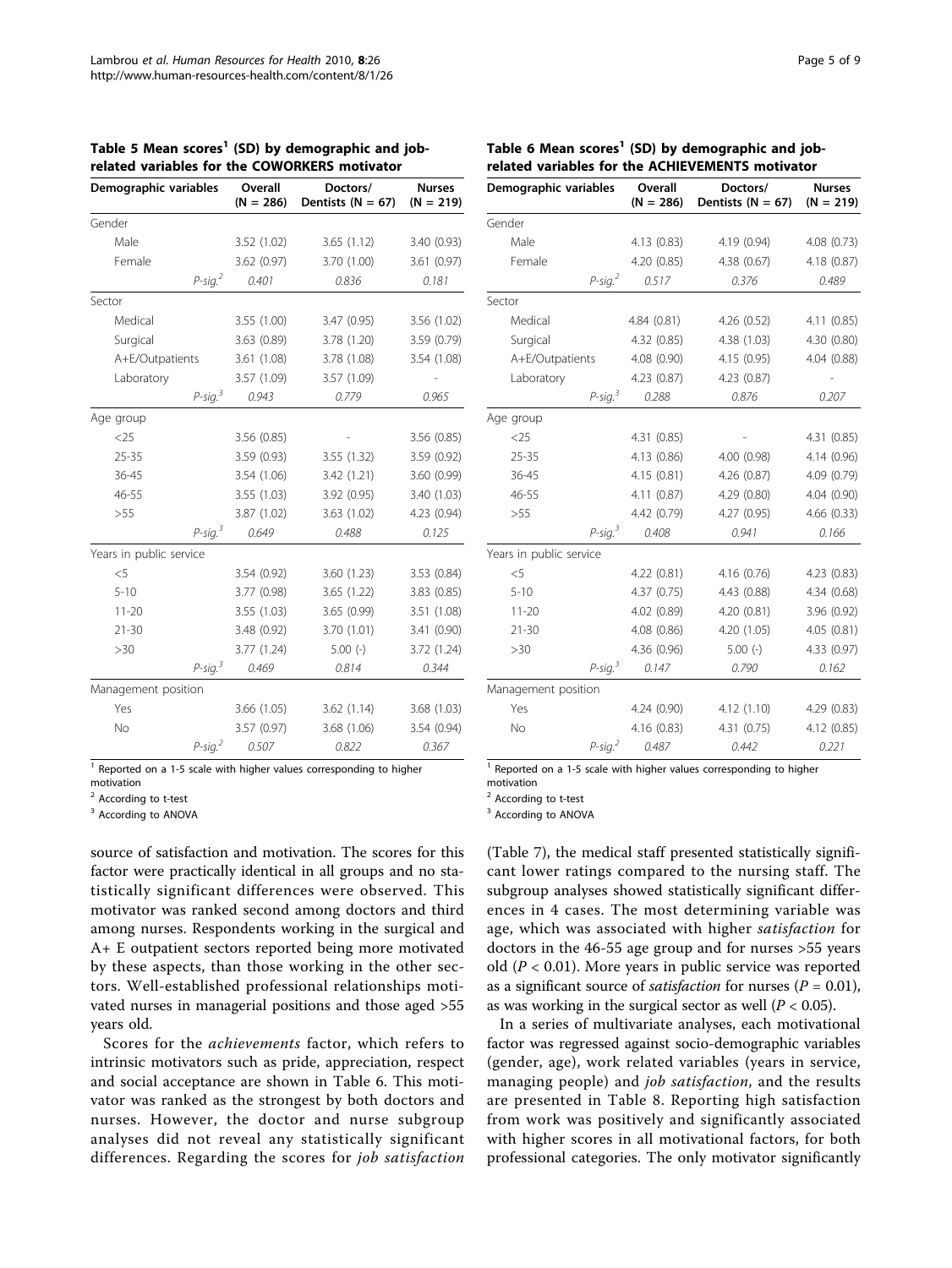| Demographic variables   |                        | Overall<br>$(N = 286)$ | Doctors/<br>Dentists ( $N = 67$ ) | <b>Nurses</b><br>$(N = 219)$ |
|-------------------------|------------------------|------------------------|-----------------------------------|------------------------------|
| Gender                  |                        |                        |                                   |                              |
| Male                    |                        | 3.18 (1.07)            | 3.14(1.12)                        | 3.23 (1.05)                  |
| Female                  |                        | 3.21 (0.98)            | 2.96 (1.08)                       | 3.26 (0.97)                  |
|                         | $P$ -sig. <sup>2</sup> | 0.813                  | 0.524                             | 0.893                        |
| Sector                  |                        |                        |                                   |                              |
| Medical                 |                        | 3.14 (1.02)            | 3.26(1.14)                        | 3.11(1.00)                   |
| Surgical                |                        | 3.34 (0.98)            | 2.70 (1.08)                       | 3.52 (0.88)                  |
| A+E/Outpatients         |                        | 3.12 (1.02)            | 3.09(1.13)                        | 3.12 (0.99)                  |
| Laboratory              |                        | 3.57 (0.78)            | 3.57 (0.78)                       |                              |
|                         | $P$ -sig. <sup>3</sup> | 0.307                  | 0.236                             | 0.015                        |
| Age group               |                        |                        |                                   |                              |
| $<$ 25                  |                        | 3.19 (0.95)            |                                   | 3.19(0.95)                   |
| $25 - 35$               |                        | 2.91(1.04)             | 2.25(0.95)                        | 2.95 (1.04)                  |
| 36-45                   |                        | 3.03 (0.96)            | 2.66(1.11)                        | 3.21 (0.84)                  |
| 46-55                   |                        | 3.52 (0.95)            | 3.52 (1.04)                       | 3.53 (0.92                   |
| >55                     |                        | 3.42 (0.99)            | 3.11 (0.99)                       | 3.90 (0.83)                  |
|                         | $P$ -sig. $3$          | 0.001                  | 0.023                             | 0.002                        |
| Years in public service |                        |                        |                                   |                              |
| $<$ 5                   |                        | 3.06 (1.06)            | 3.12 (1.20)                       | 3.04 (1.03)                  |
| $5 - 10$                |                        | 2.96 (1.00)            | 2.88(1.16)                        | 3.00(0.93)                   |
| $11 - 20$               |                        | 3.24 (0.95)            | 3.35 (0.98)                       | 3.20 (0.94)                  |
| $21 - 30$               |                        | 3.31 (0.90)            | 2.84(1.14)                        | 3.44 (0.78)                  |
| >30                     |                        | 3.88 (0.97)            | $3.00(-)$                         | 3.91 (0.97)                  |
|                         | $P$ -sig. <sup>3</sup> | 0.002                  | 0.684                             | 0.010                        |
| Management position     |                        |                        |                                   |                              |
| Yes                     |                        | 3.40 (1.02)            | 3.16 (1.09)                       | 3.48 (0.86)                  |
| <b>No</b>               |                        | 3.15 (1.02)            | 3.04(1.11)                        | 3.18 (1.00)                  |
|                         | $P$ -sig. <sup>2</sup> | 0.074                  | 0.683                             | 0.053                        |

<span id="page-5-0"></span>Table 7 Mean scores<sup>1</sup> (SD) by demographic and jobrelated variables for JOB SATISFACTION

 $1$  Reported on a 1-5 scale with higher values corresponding to higher motivation

<sup>2</sup> According to t-test

<sup>3</sup> According to ANOVA

affected by variables other than satisfaction was remuneration. Specifically in the nurses group, stronger motivation by remuneration aspects was associated with female gender, fewer years in service and occupying a managerial position, whereas in the doctors subgroup with female gender. This variable (i.e. gender) was also a significant predictor for motivation by job attributes for doctors.

# **Discussion**

Cyprus's health system faces challenges such as accession into the E.U., introduction of a new general health insurance system and the introduction of advanced medical technology. Changes in health care are continuous and at an accelerated pace; with these changes the need for more inspiring employees is emerging. How does one motivate employees in the face of increased demands, particularly when they are being asked to meet these demands with fewer resources? Motivation plays an integral role in many of the compelling challenges facing the health workforce today. Motivation theories classify sources of motivation into those intrinsic and those extrinsic to work. Thus, exploration of the motivating factors for today's health workforce may yield valuable insight into many of the challenges facing modern hospitals. Meeting the needs and achieving the goals of both the employee and the organization is the cornerstone of job satisfaction and this is of crucial importance for management, as it is correlated with the upgrading of the quality of the services provided [[14\]](#page-8-0).

One objective of this study was to investigate how medical and nursing staff of the largest public hospital in Cyprus, namely the Nicosia General Hospital, was affected by four specific motivation factors. A validated questionnaire based on Maslow's needs theory and Herzberg's two factor theory was used. The motivational

|                         |                         |                   |                         |                     | B Coefficient (p value) |                   |                         |                     |  |
|-------------------------|-------------------------|-------------------|-------------------------|---------------------|-------------------------|-------------------|-------------------------|---------------------|--|
|                         | <b>JOB ATTRIBUTES</b>   |                   |                         | <b>REMUNERATION</b> |                         | <b>CO-WORKERS</b> |                         | <b>ACHIEVEMENTS</b> |  |
| Model                   | <b>Doctors/Dentists</b> | <b>Nurses</b>     | <b>Doctors/Dentists</b> | <b>Nurses</b>       | <b>Doctors/Dentists</b> | <b>Nurses</b>     | <b>Doctors/Dentists</b> | <b>Nurses</b>       |  |
| Constant                | 1.782<br>(0.001)        | 2.180<br>(<0.001) | 1.699<br>(0.002)        | 1.676<br>(<0.001)   | 2.732<br>(<0.001)       | 2.242<br>(<0.001) | 3.589<br>(<0.001)       | 3.128<br>(<0.001)   |  |
| Female                  | 0.548<br>(0.028)        |                   | 0.710<br>(0.006)        | 0.369<br>(0.018)    |                         |                   |                         |                     |  |
| Age<br>(10-year groups) |                         |                   |                         |                     |                         |                   |                         |                     |  |
| Years in service        |                         |                   |                         | $-0.022$<br>(0.001) |                         |                   |                         |                     |  |
| Management position     |                         |                   |                         | 0.389<br>(0.030)    |                         |                   |                         |                     |  |
| Job satisfaction        | 0.335<br>(0.003)        | 0.351<br>(<0.001) | 0.301<br>(0.008)        | 0.364<br>(<0.001)   | 0.306<br>(0.010)        | 0.409<br>(<0.001) | 0.219<br>(0.021)        | 0.318<br>(<0.001)   |  |
| $R^2=$                  | 0.152                   | 0.124             | 0.158                   | 0.146               | 0.058                   | 0.168             | 0.066                   | 0.130               |  |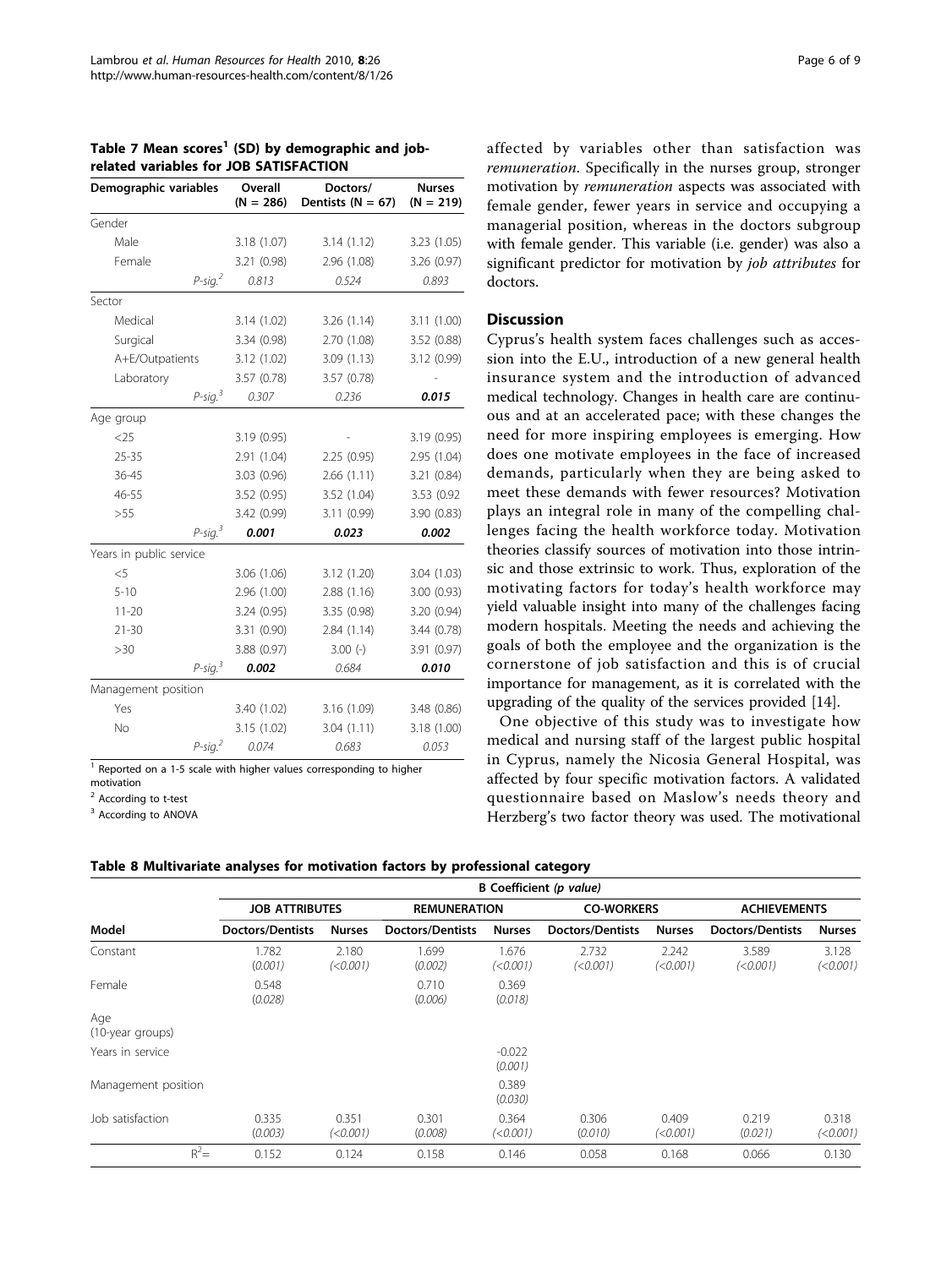factors investigated were job attributes, remuneration, co-workers and achievements. In total, 286 employees responded to the questionnaire, 67 medical doctors (including 8 dentists) and 219 nurses. The survey revealed that achievements were ranked as first among the four main motivators, followed by remuneration, coworkers and job attributes. Achievements, which is an intrinsic factor, was the main motivator in both the doctor and nurse subgroups. Thus, delegation of authority, recognition of personnel efforts, opportunities for promotion and the job enrichment must be a part of the hospital human resource strategy [[15-17](#page-8-0)]. Aspects encompassed in remuneration also appeared to be very important to the respondents. Nevertheless, due to the strict legal remuneration framework in the public service, any deviations regarding this issue are limited.

A recent Greek study having used the same instrument resulted in similar findings [[18\]](#page-8-0), i.e. achievements once again was the most profound motivator in the three professional subgroups investigated (doctors, nurses and office workers) and in the overall sample (N  $= 1353$ ). Agreement was also observed in that *remu*neration and co-workers followed closely, and job attributes again had the least influence on motivation. It is worth mentioning however that the Greek study was focused on comparing motivation in the public and private health care sectors, implying that its results may not be directly comparable to the present study.

Our results are in line with findings from similar studies in which different data collection methods were employed. One study conducted in two very different cultural and socio-economic environments (Jordan and Georgia) reported self-efficacy, pride and values as important motivational parameters [\[19\]](#page-8-0), i.e. constructs which fall under our achievements factor. Another study conducted in two African countries, namely Benin and Kenya, which used qualitative interviews also demonstrated the importance of non-financial incentives in increasing the motivation of health professionals [[20](#page-8-0)]. Qualitative studies from Vietnam [[21\]](#page-8-0) and Tanzania [[22\]](#page-8-0) showed motivation to be influenced by both financial and non-financial incentives and motivating factors were appreciation by managers, colleagues and the community, a stable job and income and training. A study from Mali based on a mixed-methods approach showed the importance of adapting or improving upon performance management strategies to influence staff motivation [\[23](#page-8-0)]. Finally, a German study addressing satisfaction among physicians clearly showed that work and profession related variables were more important than financial situation [\[24](#page-8-0)].

Several interesting points worth mentioning arose from this study. For example, female doctors and nurses reported being more motivated by remuneration compared to their male counterparts. This same factor was also significant for accident/emergency outpatient doctors, but not nurses. A possible explanation may be that this is the only category of doctors working under a rotational shift system (compared to all of the nurses), and that extra wages may be a way of overcoming their potential dissatisfaction. Another interesting observation was that job satisfaction was higher, (implying higher motivation as well) in nurses in managerial positions and those aged >55 years. Nurses overall showed higher satisfaction from their work compared to doctors, a finding which is interesting yet contradictory to results from a recent Greek study reporting that nurses were less satisfied than other health care professionals [[25](#page-8-0)], which may be explained by the fact the latter study was

The results from this study could be potentially important in terms of human resource management policies to be applied in this particular setting. As previously mentioned, intrinsic motivators (e.g. work meaningfulness, strong interpersonal relationships, respect etc.) have been shown to have a positive effect on service quality, implying that the hospital's administration could start its effort to motivate doctors and nurses. Frequent goal-setting meetings with their representatives might be a start, i.e. a type of *quality circle* to mutually identify, analyze and solve work-related problems in order to improve the performance of the hospital, and motivate and enrich the work of employees. In this line of discussion, the Ministry of health's plan to make hospitals autonomous could be supported by a management-by-objectives strategy, aiming first and foremost to exploit the existing workforce by attempting to satisfy and motivate it.

conducted in a mental health setting.

In an attempt to cross-relate *motivation* with *job satisfaction*, the latter was assessed via a single question with a five-point response scale. The medical staff presented statistically significant lower ratings in job satisfaction compared to the nursing staff, a finding not in accordance with findings from another recent study in Greece conducted in the mental health care sector [[25\]](#page-8-0). Our findings require further exploration, perhaps via a larger sample of health care professionals. Job satisfaction was statistically significantly higher for surgical sector nurses and those in the >55 age group. Similar results have been observed in recent job satisfaction studies [[26-28\]](#page-8-0).

The satisfaction scale showed a moderate correlation with all motivational factors, with Pearson's r ranging between 0.303-0.382. Although the association was significant ( $P < 0.001$ ), these correlations mean that *job* satisfaction accounts for only 8.9%-14.3% of the variance in the motivation factors. The terms job satisfaction and motivation are often -but wrongly- used interchangeably in verbal (and often in written) communication; however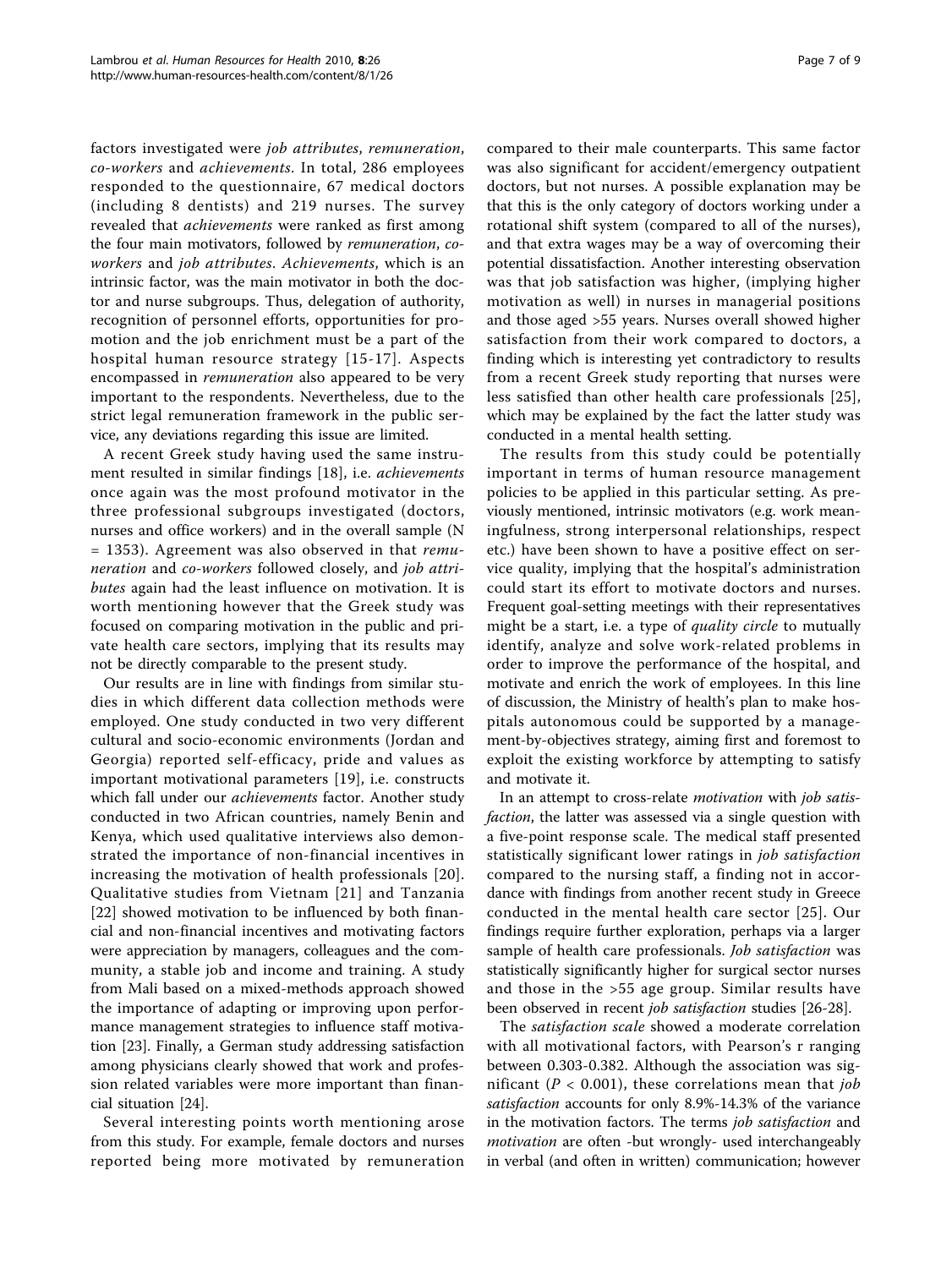<span id="page-7-0"></span>there is a clear distinction between them. Job satisfaction is a person's emotional response to his or her job condition, whereas motivation is the driving force to pursue and satisfy needs. However, job satisfaction and motivation work together to increase job performance and healthcare organizations can do many things to increase job satisfaction, primarily by focusing on the motivating interests of existing and future staff [\[29\]](#page-8-0).

To further interpret the motivational factors addressed in the present study, we attempt to link them to timeless motivational theories. Specifically, remuneration can be linked to the lower level of Maslow's needs pyramid (physiological and safety). The co-workers factor is equivalent to the third level of the pyramid described as social needs. The establishment of respect, trust and communication between co-workers is very important among these professional groups [[30](#page-8-0)]. Job attributes has an apparent association with the fourth level (esteem) and the intrinsic factor achievements is linked to the highest level, self-actualization. According to Herzberg's two-factor theory, remuneration and co-workers are hygiene factors. While these do not motivate, they can satisfy if handled properly. On the other hand, factors job attributes and achievement are motivation factors because they create satisfaction by fulfilling an individual's higher needs. Once hygiene factors are met, the motivation factors will, according to Herzberg, promote job satisfaction and encourage better performance. However the link between the motivational factors and the above-mentioned theories presented in this paper is purely tentative and requires further substantiation in future studies.

The formulation of a structured personnel management strategy could have a positive impact on the quality of the services provided. Health care delivery is highly labor-intensive, and service quality, efficiency and equity are all directly related to providers' willingness to apply themselves to their tasks. Low motivation leads to the insufficient translation of knowledge, the underutilization of available resources and weak health system performance [\[31,32\]](#page-8-0). That the members of the three professional groups differed in their opinions as to what constituted the most important elements for their motivation implies that hospital managers should take these differences into account in their efforts for constructing effective human resource management strategies, as has been suggested elsewhere as well [[33\]](#page-8-0). A limiting factor in this study might be the relatively small number of physicians participating. To increase this number, the survey could be carried out in the rest of the main hospitals on the island so that comparisons of the outcomes could be made and an integrated strategy formulated. Furthermore, the use of identical questions on different professions risks generating differing interpretations, but

on the other hand it also allows direct comparison between professional groups, and therefore this methodology has been employed in other studies as well [[18,34\]](#page-8-0).

In conclusion, this study showed that motivation was influenced by both financial and non-financial incentives. The main motivating factors for the health workers in this public hospital sample were appreciation by managers and colleagues, a stable job/income and training. The main discouraging factors were related to low salaries and difficult working conditions. Activities associated with appreciation such as performance management are currently not optimally implemented, as health workers perceive supervision as control, selection for training as unclear and unequal and performance measurement as not useful. The kind of non-financial incentives identified should be taken into consideration when developing human resource management strategies. The knowledge of motivation factors and factors leading to increased job satisfaction allow the implementation of targeted strategies of continuous improvement [[35](#page-8-0)].

#### Acknowledgements

The willingness of the respondents to participate in this study is truly appreciated.

#### Author details

<sup>1</sup>Faculty of Social Sciences, Hellenic Open University, Bouboulinas 57, 26222 Patras, Greece. <sup>2</sup>Nicosia General Hospital, Nicosia, Cyprus.

#### Authors' contributions

PL was responsible for conducting the literature review, acquiring and analyzing the data and drafting the manuscript. NK assisted in interpreting the results and finalizing the manuscript. DN was responsible for conception of the study and revising the manuscript for intellectual content. All authors have read and approved the final manuscript.

#### Competing interests

The authors declare that they have no competing interests.

#### Received: 9 October 2009 Accepted: 16 November 2010 Published: 16 November 2010

#### References

- 1. Robbins SP: Organizational Behavior. 9 edition. New Jersey: Prentice Hall; 2001.
- 2. Buchbinder S, Shanks N: Introduction to Health Care Management Sudbury, MA: Jones and Bartlett; 2007.
- 3. Rigoli F, Dussault G: [The interface between health sector reform and](http://www.ncbi.nlm.nih.gov/pubmed/14613523?dopt=Abstract) [human resources in health.](http://www.ncbi.nlm.nih.gov/pubmed/14613523?dopt=Abstract) Hum Resour Health 2003, 1:9.
- 4. Dussault G, Dubois CA: [Human resources for health policies: a critical](http://www.ncbi.nlm.nih.gov/pubmed/12904254?dopt=Abstract) [component in health policies.](http://www.ncbi.nlm.nih.gov/pubmed/12904254?dopt=Abstract) Hum Resour Health 2003, 1:1.
- 5. Ratanawongsa N, Howell EE, Wright SM: [What motivates physicians](http://www.ncbi.nlm.nih.gov/pubmed/17918306?dopt=Abstract) [throughout their careers in medicine?](http://www.ncbi.nlm.nih.gov/pubmed/17918306?dopt=Abstract) Compr Ther 2006, 32:210-217.
- 6. Goldsmith SB: Principles of Health Care Management: Compliance Consumerism and Accountability in the 21st Century. 1 edition. Sudbury, MA: Jones and Bartlett; 2005.
- Dubois CA, Singh D: [From staff-mix to skill-mix and beyond: towards a](http://www.ncbi.nlm.nih.gov/pubmed/20021682?dopt=Abstract) [systemic approach to health workforce management.](http://www.ncbi.nlm.nih.gov/pubmed/20021682?dopt=Abstract) Hum Resour Health 2009, 7:87.
- 8. Cyprus in Figures 2008-Statistical Service of Cyprus. .
- 9. Mossialos E, Allin S: Health Care Systems in Transition. Cyprus 2004.